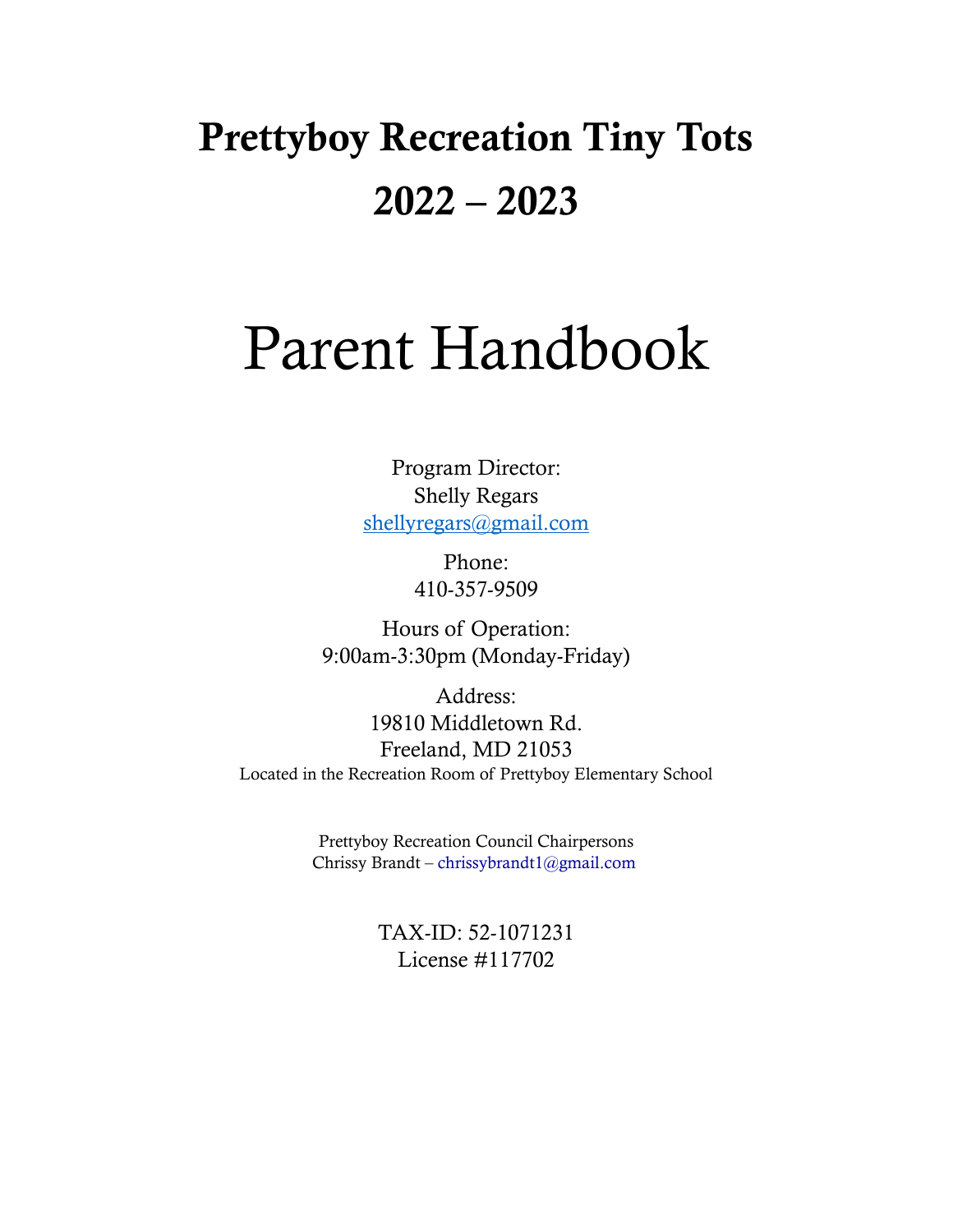#### WELCOME

Thank you for choosing Prettyboy Tiny Tots for your child. Please read this handbook thoroughly. It is important that you feel comfortable with our policies and procedures. If you have questions or concerns, please reach out to the Program Director or one of our volunteer chairpersons. We appreciate your trust in us and look forward to spending time with your child.

#### ABOUT US

The Tiny Tots Program operates in the Recreation Rooms of Prettyboy Elementary School. Tiny Tots provides a preschool education for children ages 2-5. Tiny Tots has been an important part of the Prettyboy community for many years. Lots of our staff members live in the community and some are former students! Tiny Tots is run through the Prettyboy Recreation Council, a 501(c)(3) non-profit volunteer organization that works with Baltimore County Recreation and Parks to provide organized recreational activities throughout the year for the families of the Prettyboy Community. Recreation Council meetings are held at 7:30pm on the second Tuesday of each month in the Recreation Room at Prettyboy Elementary. Parents are welcome and encouraged to attend.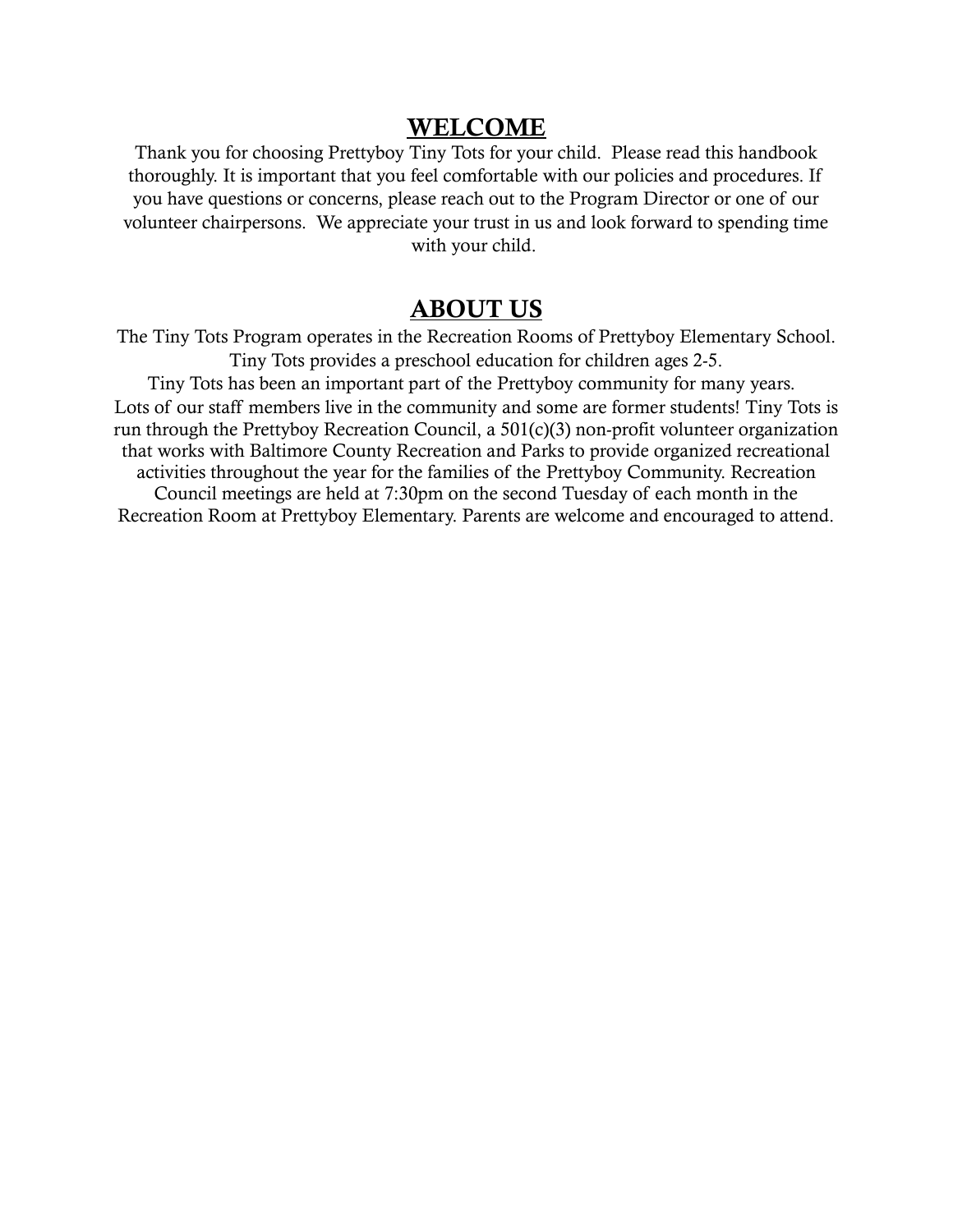## MISSION STATEMENT AND PHILOSOPHY

#### Mission:

To provide exceptional childcare while fostering each child's intellectual, social, and moral development in an academic-rich environment.

#### Philosophy:

It is the philosophy of Prettyboy Recreation Tiny Tots that children be encouraged to learn and grow by providing developmentally appropriate experiences where each child can succeed in a safe and loving environment. We believe that each child is an individual that is capable, curious, full of potential, and worthy of respect. Our program provides an inclusive setting that recognizes each student's abilities, interests, needs, and learning style. We promote meaningful play as an avenue to learning. It cultivates creativity, curiosity, discovery, and problem solving which allows for personal growth and the development of positive self-image. We champion risk takers and invite the sharing of ideas. Our program is child centered. We take a holistic approach by educating the whole child. We believe that developing social skills, emotional intelligence, and mindfulness are just as important as the ABCs and 123s.

Our Tiny Tots staff is educated in early childhood development and trained to facilitate learning in a nurturing environment. We work to ease the transition from home to school – helping children learn how to get along with others, to develop skills through active games, and spurring emotional growth through group activities. Our teachers maintain a balance of child-directed and adult-directed activities that are both stimulating and challenging. Woven into that curriculum are music and dance, arts and crafts, outdoor play, field trips, and special events. We recognize that parents are the child's first teachers and that kids learn best when parents are involved in their educational experience. Throughout the year we welcome parents to our classroom and invite them to attend field trips, to participate in special events and in our monthly community service activity. Student progress is closely monitored and shared with parents on a regular basis through progress reports, report cards, and conferences. Family involvement is encouraged and supported. Our Program follows the Maryland preschool curriculum standards in the following domains: Language, Math, Science, Social Studies, Social-Emotional, Gross Motor, and Fine Motor. Our statements and beliefs reflect the position of the National Association for the Education of Young Children (NAEYC.)

Our Tiny Tots Program is devoted to providing a secure, caring, stimulating, inclusive environment which is responsive to the needs of individual children regardless of ability, race, background, culture, religion, gender, or economic circumstances. Second only to meeting the needs of all the children in our care is safety. All staff members are first aid/CPR certified. We participate in the Prettyboy Elementary School emergency drills. We have a Safety Plan in place that is reviewed annually. All staff are trained in the appropriate response.

Staff is encouraged to connect on a personal basis with every child, every day to help them develop secure, healthy relationships with adults other than their parents. We promote personal responsibility and respect for all living things so the children in our care grow up to be successful, productive, caring members of our community.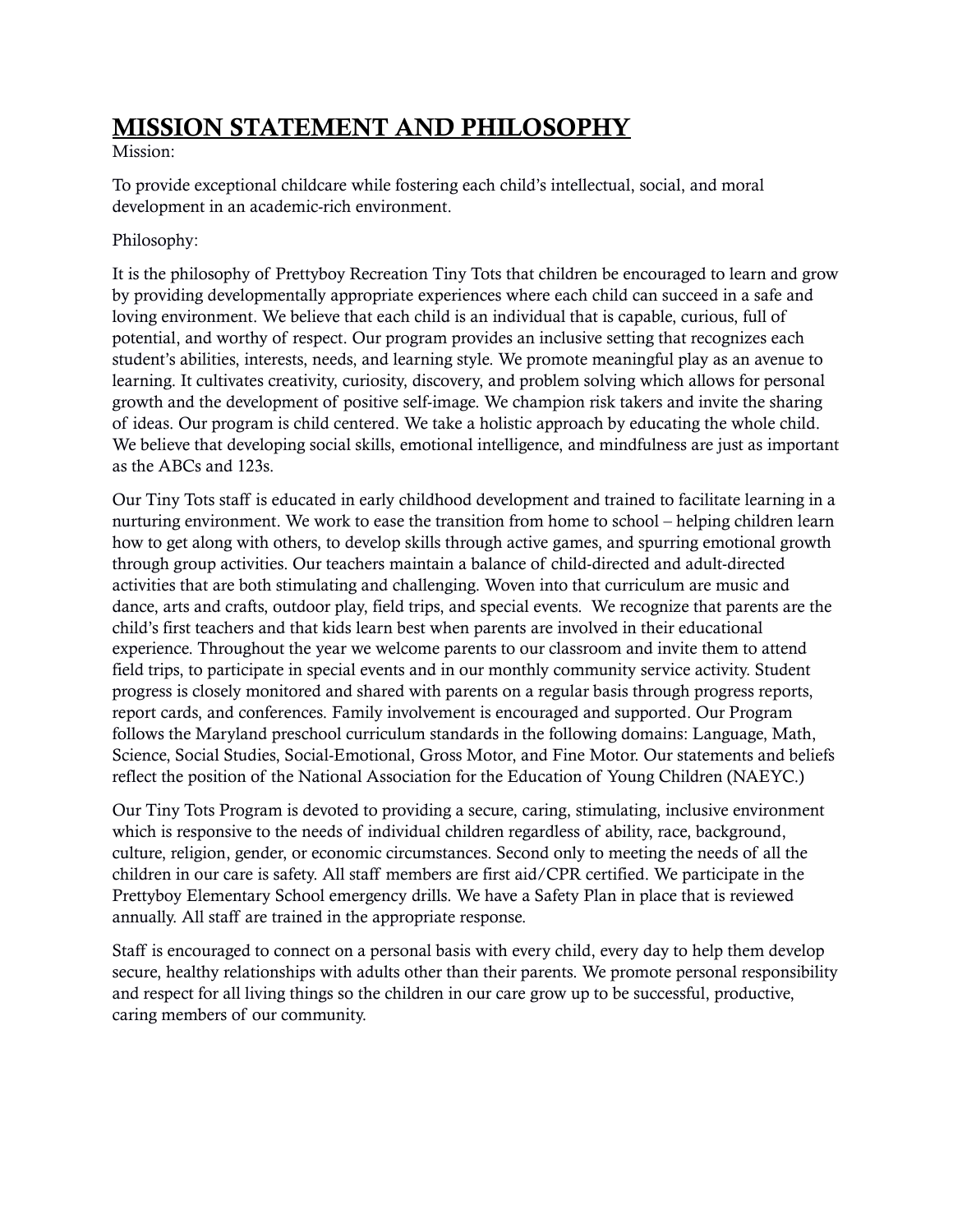# CURRICULUM STATEMENT

Tiny Tots operates on a philosophy of providing quality care and developmentally appropriate experiences so that every child may grow to his/her fullest potential as an individual. Learning opportunities are planned in a way that encourages children to express their ideas and feelings, to develop problem solving and reasoning skills, and to enhance self-confidence. We provide intentional guidance and rich experiences that build upon individual strengths and talents. We strive to equip our students with the skills needed to become productive members of our community.

At Tiny Tots we serve children ages 2-5. We implement a child centered, inclusive multicultural curriculum that encourages creativity and rewards risk taking. We do this knowing that all kids are curious and capable of learning across all developmental domains: physical, cognitive, emotional, language, and social development. We acknowledge that all students learn at their own pace and that milestones can occur at different rates and stages in a child's development. Our teachers work with skills typically acquired from ages 1-6. If a child is not age appropriate, then we must meet them where they are at. In the same vein, we are obligated to challenge those who have met age appropriate goals.

Curriculum can be broadly defined as the totality of student experiences that occur during the educational process. At Tiny Tots, we believe that it's interactive. It's everything that takes place while the students are in our care. While it is certainly a planned sequence of instruction designed to meet our Program's goals, it's so much more. It's not just academics but also the physical environment, learning materials, routines, and transitions. Curriculum encompasses our developmental and learning goals, assessments, our staff and the methods they use to teach skills. It's basically any element that aids children in learning.

Our Curriculum at Tiny Tots is based on our philosophy and guided by both Healthy Beginnings: Supporting Development and Learning from Birth through Three Years of Age and the Maryland Early Learning Standards. Both define the key aspects of development and learning that are the foundation for a child's academic and life-long achievement. As Early Childhood educators, we play an important role in laying that foundation and setting the stage for success. We use these standards as guidelines to develop the framework that sets our expectations for student learning and to hold our teachers accountable. We are constantly assessing how our students are progressing towards these standards and adjust when needed.

Our Curriculum includes the following areas: Language and Literacy, Mathematics, Social Studies, Science, Health, Physical Education, Fine Arts, and Social Foundations.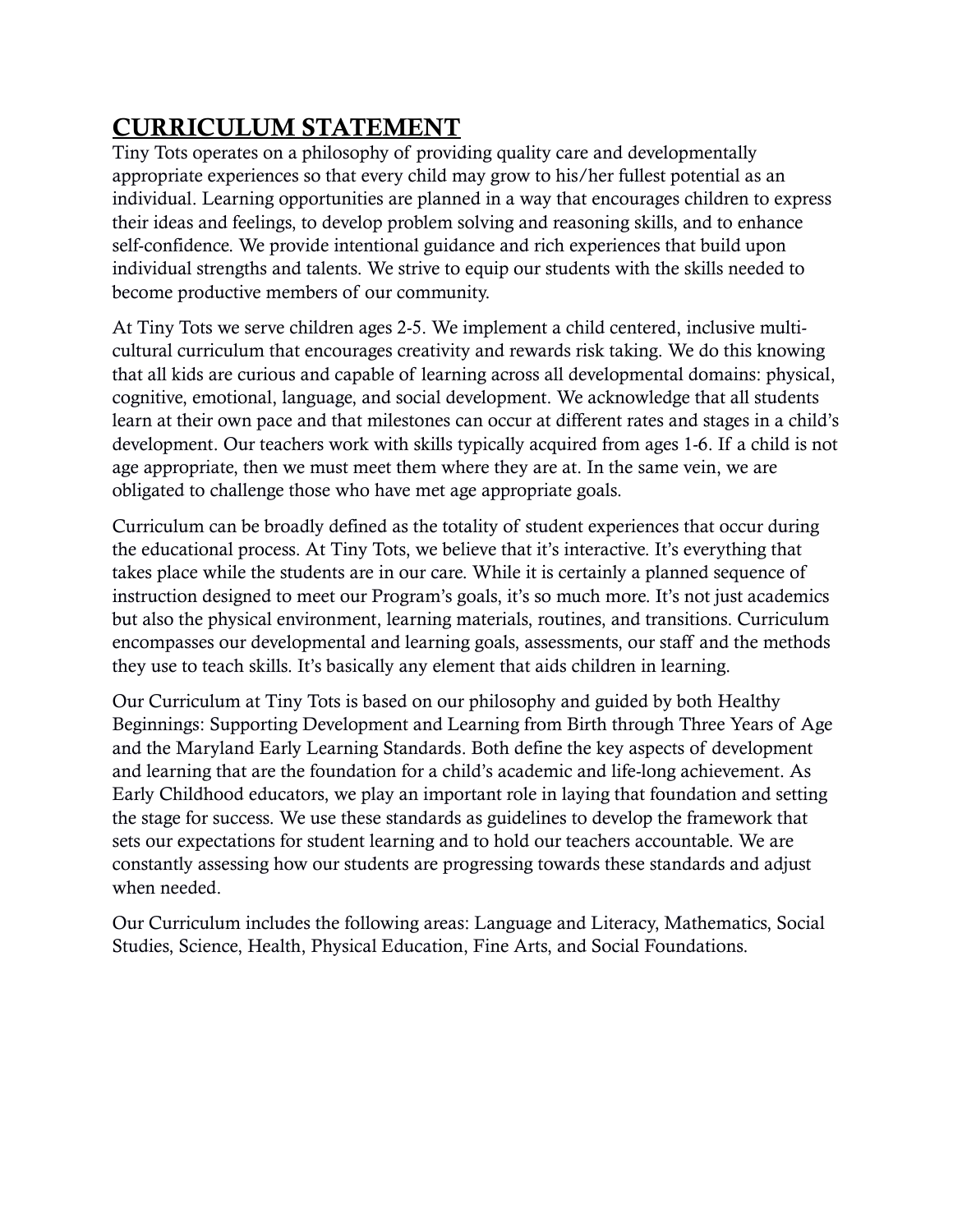#### REGISTRATION

The following needs to be completed and turned in before the registration deadline:

- Registration form
- Attendance/Rates form
- Registration Fee

In order to attend Tiny Tots, the following paperwork needs to be completed and turned in by Monday, August 8, 2022. There will be NO EXCEPTIONS other than Health Inventory, Lead Certificate, and Immunization Certificate but they need to be turned in before 8/29/22.

- Emergency Form
- Health Inventory Part One completed by parent
- Health Inventory Part Two signed by a physician and dated no earlier than 9/1/2021.
- Immunization Certificate up to date, signed by a physician, and dated no earlier than 9/1/2021
- Completed Lead Testing certificate (Children ages 6 or younger)
- All About Me form
- Parent Guide to Regulated Child Care Signature Needed
- Parent Signature Page Photo Waiver, Handbook Acceptance, Tuition Discount
- Topical Base Care Product Administration form if applicable
- Prescription Medication Authorization form if applicable

# This paperwork is MANDATORY per MSDEOCC.

# All must be received in order to attend the first day.

#### Registration Fee is due at the time of registration.

Parents/guardians are required to keep us informed of changes in address, telephone numbers, emails, and other pertinent information listed on any of the above forms. Please contact the Program Director to update information as needed. We recommend that you keep copies of submitted forms for your records.

Parents/guardians must inform staff if the child has ever had fever related seizures, food allergies, or any other serious medical condition. Parents are encouraged to update staff on any behavioral concerns. At the time of enrollment, we encourage our families to provide any information that will improve their child's ability to succeed in our Program including, but not limited to, IEPs or IFSPs. We know that when families share these documents, it allows the Program to work most effectively in meeting the child's individual needs.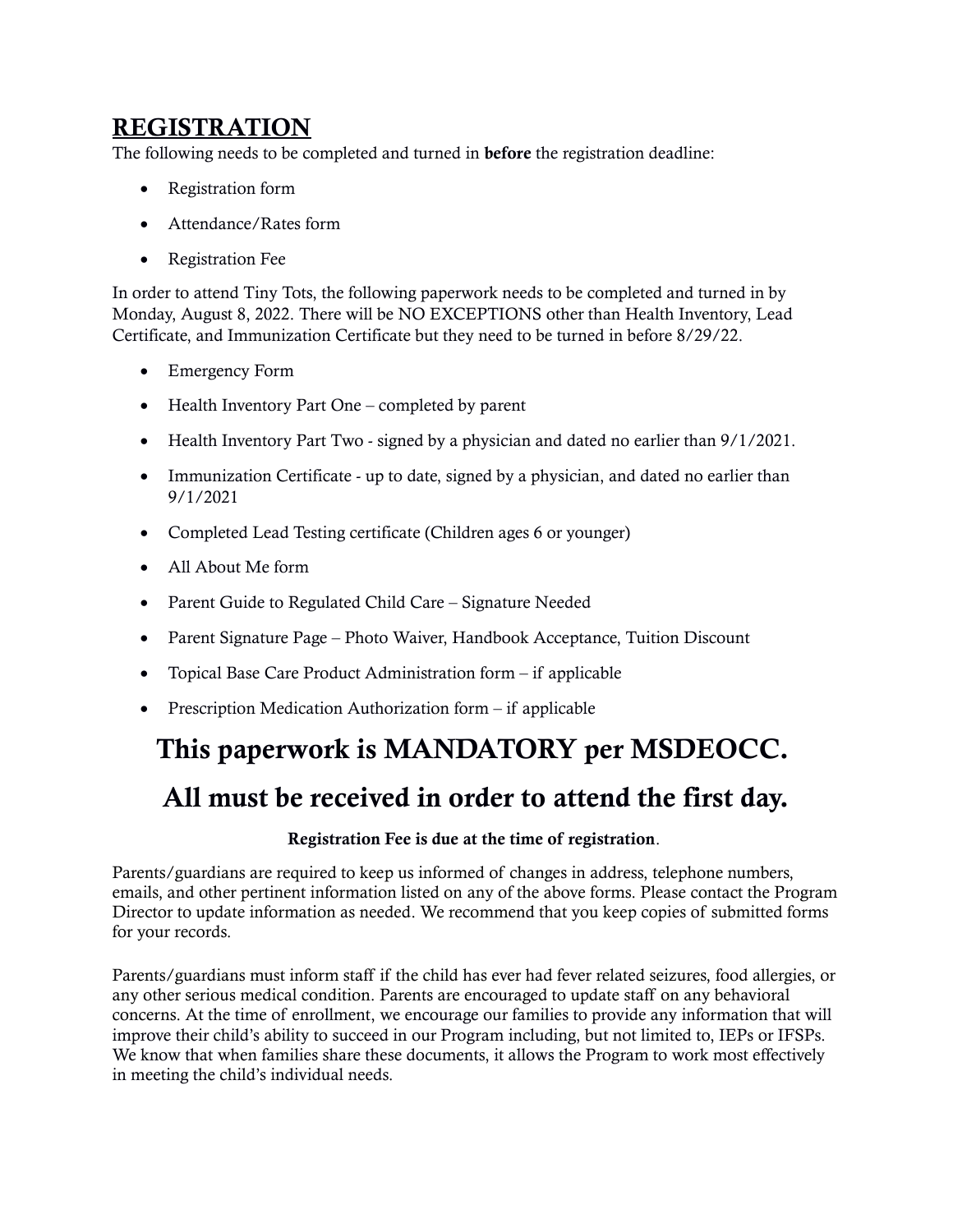## HOURS OF OPERATION

We are open from 9:00am-3:30pm, however teachers will open the classrooms at 8:45am so children can have a relaxed arrival and teachers can promptly start instruction at 9:00am. Morning enrichment activities are provided, each day, that lead into the daily instruction. Families are asked to arrive early and let your child take advantage of this relaxed, social, child-directed learning experience. Just think about it...coming 15 minutes early over 5 days gives your child a whole hour and 15 minutes extra instruction and social time! Our classroom doors will close at 9:05am in an effort to provided uninterrupted instuction. It is very distracting for everyone when we have late arrivals. Please reach out to the Director if there needs to be an exception made for your child. Our classroom doors will open at 1:00pm or 3:30pm for Pick Up. In the past, parents have been able to ring the bell if they arrive before the dismissal time but we are asking you not to do that. If you need to pick up early on a given day, please inform us at Drop Off. Our teachers typically plan full days and need every minute in the schedule. Please be respectful of the staff's time and personal responsibilities. Recurring late arrival and late pick-up can result in termination of services.

## ARRIVAL & DISMISSAL

For your child's safety, a parent or guardian must accompany the child in and out of the building each day. Please do not leave children unattended in the parking lot. Every child needs to be signed in and out on the attendance sheet with a parent signature and the time in/out. If you need help locating the attendance sheet, please ask a staff member for assistance. Your child can't be released to anyone except those indicated on your registration paperwork. If there is an exception, we must be notified in writing and the person picking up will need to show identification. No one under the age of 16 is permitted to pick up your child. We understand that sometimes Drop Off can be difficult for children. We will work with you to ensure a smooth transition. If necessary, we will do a Kiss-n-Go at the front door.

#### ABSENCES

If your child is going to be absent, please notify us by emailing the Program Director at [shellyregars@gmail.com](mailto:shellyregars@gmail.com) or by calling 410-357-9509. When children are absent from the center, whether due to illness or vacation, there is no reduction in tuition. If your child will be absent for an extended period, please inform the Program Director in writing as early as possible. A discussion re: tuition will follow.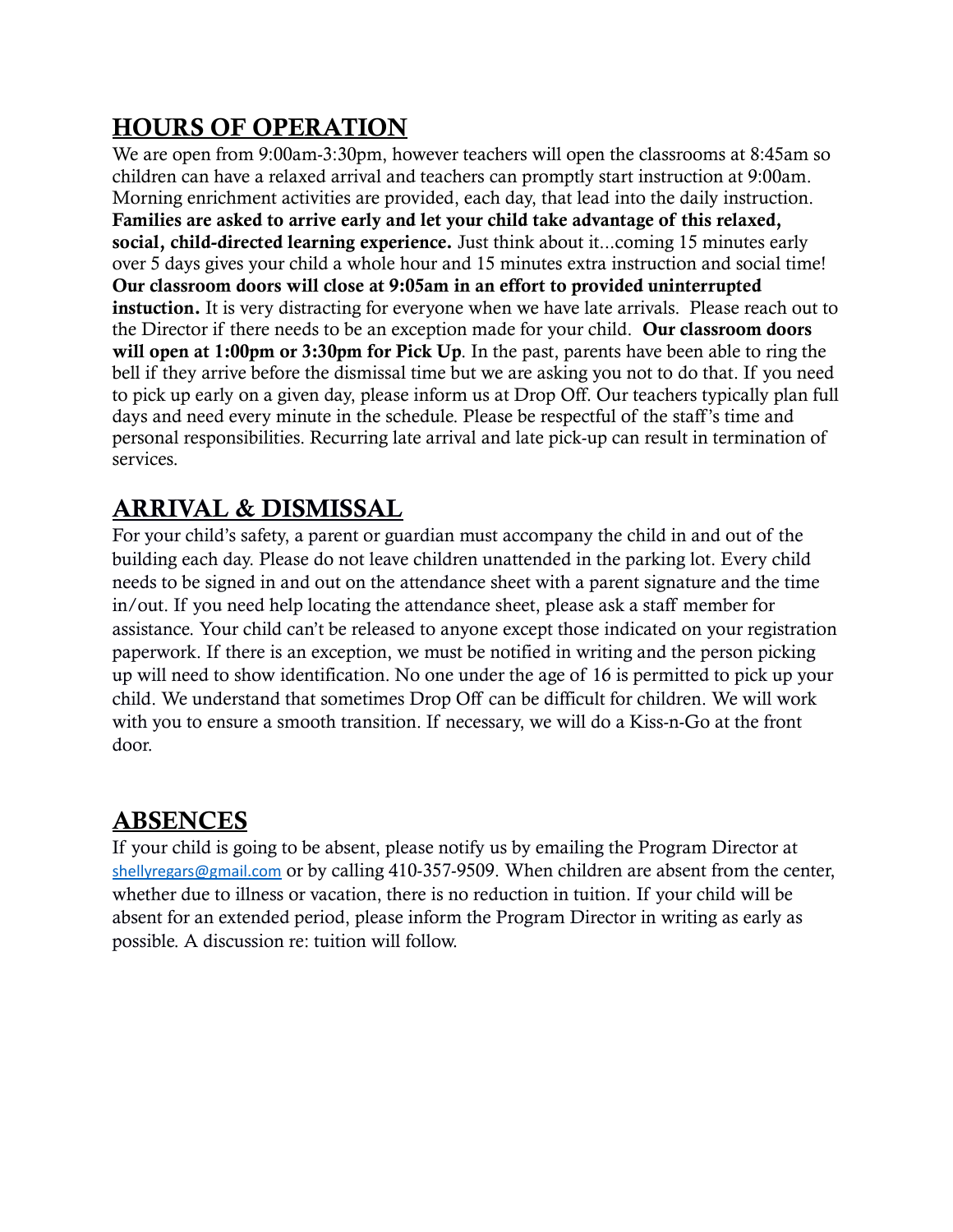## ATTENDANCE

Due to MD State imposed staffing requirements, we require a 15-day notice for any changes in attendance. You must give written notice to the Program Director if your child will no longer be attending Tiny Tots. Otherwise, you will be invoiced and responsible for payment.

We reserve the right to terminate a child for the following reasons (but not limited to):

- Failure to pay
- Routinely late dropping off your child
- Routinely late picking up your child
- Failure to complete the required forms
- Lack of parental cooperation
- Failure of child to adjust to the center after a reasonable amount of time
- Physical or verbal abuse of any person or property
- Our inability to meet your child's needs
- Lack of compliance with handbook regulations

#### DROP-INS

Depending on staffing availability, we may be able to accommodate drop-in attendance for enrolled students on days/times that they would normally not attend. Parents must contact the Program Director for availability and approval.

#### Tiny Tots Drop-in Rates

\$25 per day for 9:00am-1:00pm or \$40 per day for 9:00am-3:30pm

## CLOSINGS & DELAYS

In the case of inclement weather, parents have several options to find out our opening status:

- Look for a group email. Please make sure we have an up-to-date email address.
- Call the BCPS information line at: 443-809-5555
- Download the "BCPS NOW" App

Tiny Tots follows the closing/delay schedule for Baltimore County Public Schools (Hereford Zone):

- BCPS, 1 hour delay: Tiny Tots will open at 9:30am
- BCPS, 2 hour delay: Tiny Tots will open at 10:30am
- BCPS, Closed: Tiny Tots will be closed
- BCPS has a scheduled early dismissal: Please check our Calendar. We will make every effort to keep the Tiny Tots schedule as regular as possible.

 BCPS has an unexpected early closure: Please check emails. We will make phone calls if necessary. Please remember, per BCPS, that we cannot be in the building if it's closed.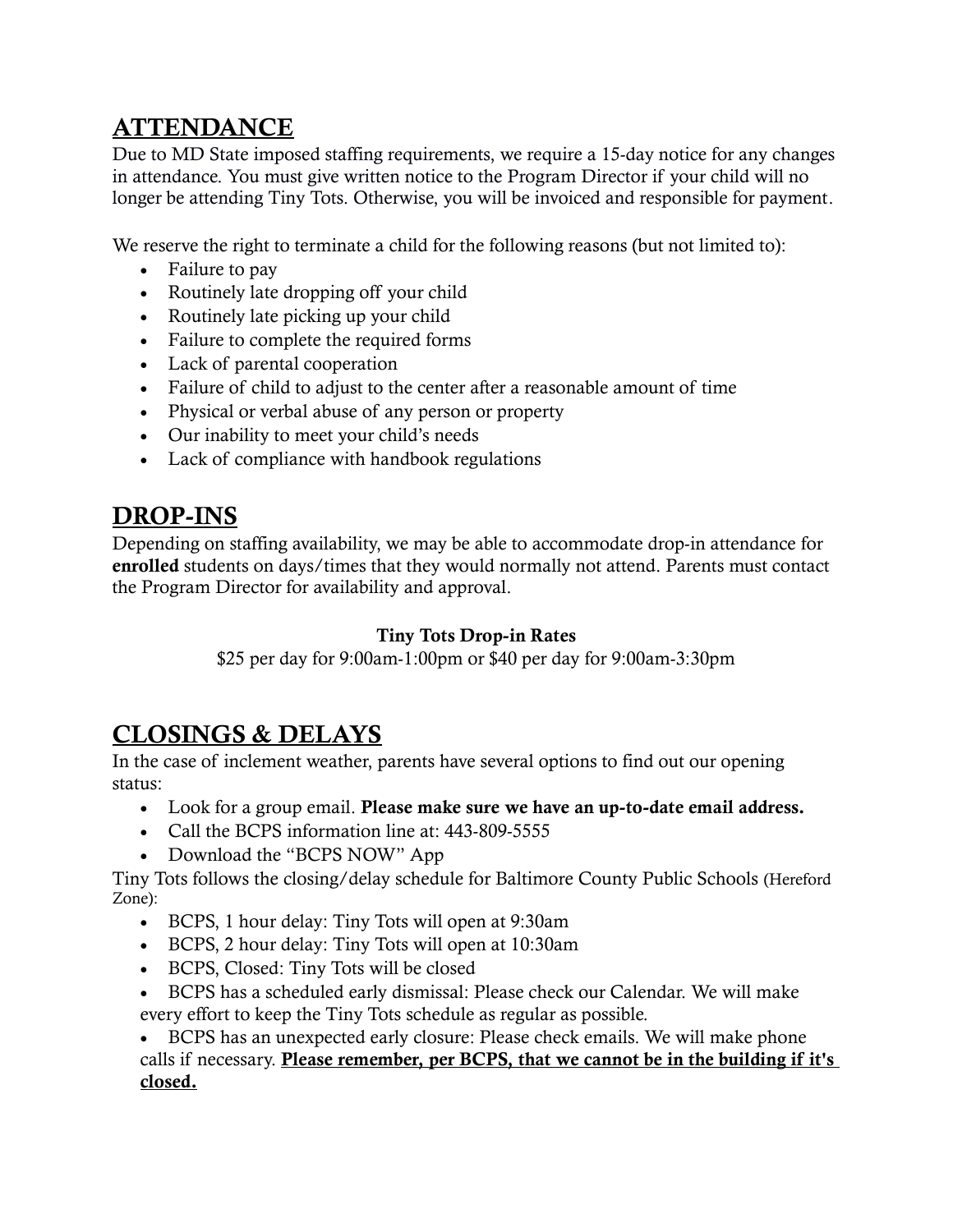#### Payment

You will be billed according to the Rates/Attendance Form you submitted at registration. You will be invoiced on the  $15<sup>th</sup>$  of every month for the following month. Payment is due on or before the 1<sup>st</sup> of each month. At 30 days past due, your child will no longer be able to attend the Program, until the balance is paid in full. Please communicate with the Director if you are experiencing financial issues. Return check fee for insufficient funds is \$25.

Checks are the preferred method of payment and should be made payable to Prettyboy Recreation Council (PBRC.) Checks can be placed in the Lock Box in the classroom or mailed to:

> HBTT Program c/o PBRC P.O. Box 518 Monkton, MD 21111

As of May 1, 2022 we do not accept Credit Cards. We are working on setting up an online payment option. Parents will be notified ASAP if this happens.

## **HOLIDAYS**

Tiny Tots will be closed on the following holidays: Labor Day, Election Day, Thanksgiving/Black Friday, Winter Break, New Year's Day, Dr. Martin Luther King, Jr. Day, President's Day, Spring Break, Good Friday, Easter Monday, Memorial Day.

## DAILY SCHEDULE

Tiny Tots will follow a scheduled daily routine. It is important to have your child to class on time. Teachers will open classrooms at 8:45am for a 9:00am start. It is very distracting when students arrive late and they miss out on the Morning Enrichment Activities that our teachers begin the day with. Teachers/assistants are expected to provide educational activities that strike a balance between being teacher-lead and child-directed. We are dedicated to addressing individual needs and challenging students to be the best they can be.

## NUTRITION AND PHYSICAL FITNESS

At Tiny Tots we value being healthy and feeling good. We know that students will perform at their highest level when eating well, sleeping well, and getting daily physical exercise. We promote keeping active. We go outside every day weather permitting. We encourage families to set consistent bedtimes, so our students are well rested.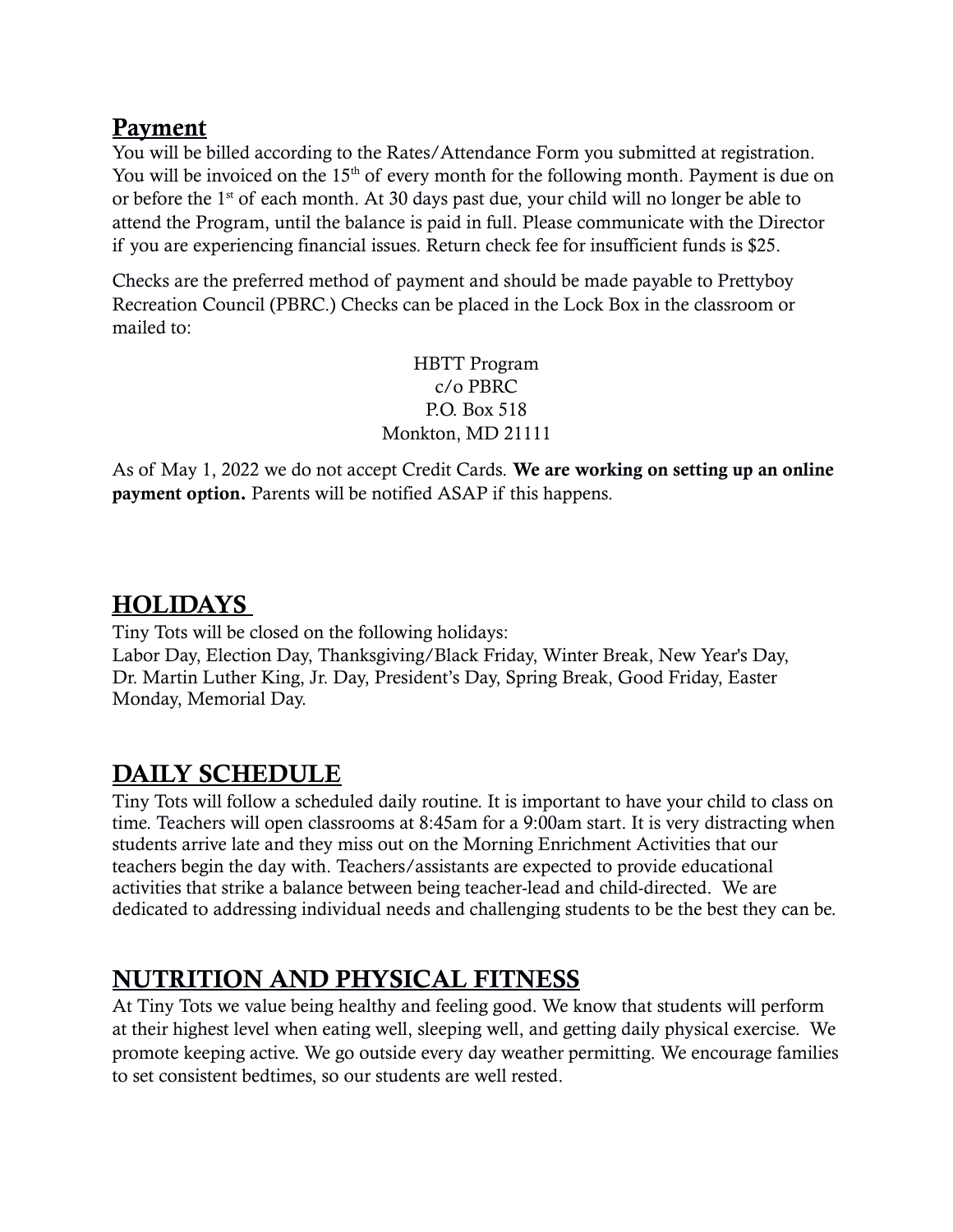# LUNCH/SNACKS/WATER

Nutritional snacks are provided once mid-morning and in the afternoon if your child attends full day. Parents are required to provide lunch for their child. We ask for lunches to be nutritious and contain as little sugar as possible. Lunches should be well balanced and emphasize nutrient-rich foods. Please do not send in unopened cans or foods which require the use of a stove. Meals that require microwaving are okay, but these need to be packed in a microwaveable-safe container. Safe, fresh drinking water is always provided including during meals/snacks and the staff encourages students to drink water throughout the day. Children are encouraged to bring in personal water bottles. We also offer 1% milk or 100% fruit juices. Snack and lunch times are important parts of our Curriculum. We use the time to teach nutrition and food concepts. Children are reminded to take small bites and are encouraged to taste everything. Teachers help children gauge their level of fullness and model good manners. All students learn personal responsibility as they clean up after themselves. It is a great time for friends to socialize. ALL students are expected to participate in snack and lunch time. If you are particular about your child's diet, we can have a discussion as to what snack foods would be appropriate. Tiny Tots is open to purchasing particular food, within reason or you can provide what you would like your child to eat.

## NAPTIME/Rest Time

Students registered full day will be required to rest each day between 1:15-2:00pm. We will lower the lights and play soft music. Cots are provided. Children are expected to sleep or lay quietly on their cot during this time. Pillowcases and blankets can be kept at the center during the week. We will send them home, as needed for laundering. If your child likes cuddling with a stuffed animal for naptime, they are welcome to do so.

#### **SUPPLIES**

Each day, please send your child in clean and dressed appropriately for the weather. Whenever possible we like to spend time outdoors. Families are expected to provide:

- Lunch, water bottle
- Extra Clothes to be kept in backpak or cubby. Please include underwear and socks.
- Diapers, Pull Ups, Wipes if applicable
- Naptime bedding if applicable. Stuffed animals are OK for naptime.

All supplies should be labeled with student's first and last names. Our cubby space is limited so please only bring a small backpack and lunch box each day. All bedding can stay at the center and will be sent home, as needed for washing. Please ensure that backpacks don't contain any sharp items, medication, or choking hazards. There is a good possibility that your child's clothing will get stained or soiled from food, paint, markers, dirt, bubbles, etc. Please dress your child ready to play! Tiny Tots is not responsible for any lost, stolen, or damaged property.

All needed educational supplies will be provided by Tiny Tots. Throughout the year, parents will be given opportunities to send in supplies as needed for instruction, projects, or parties.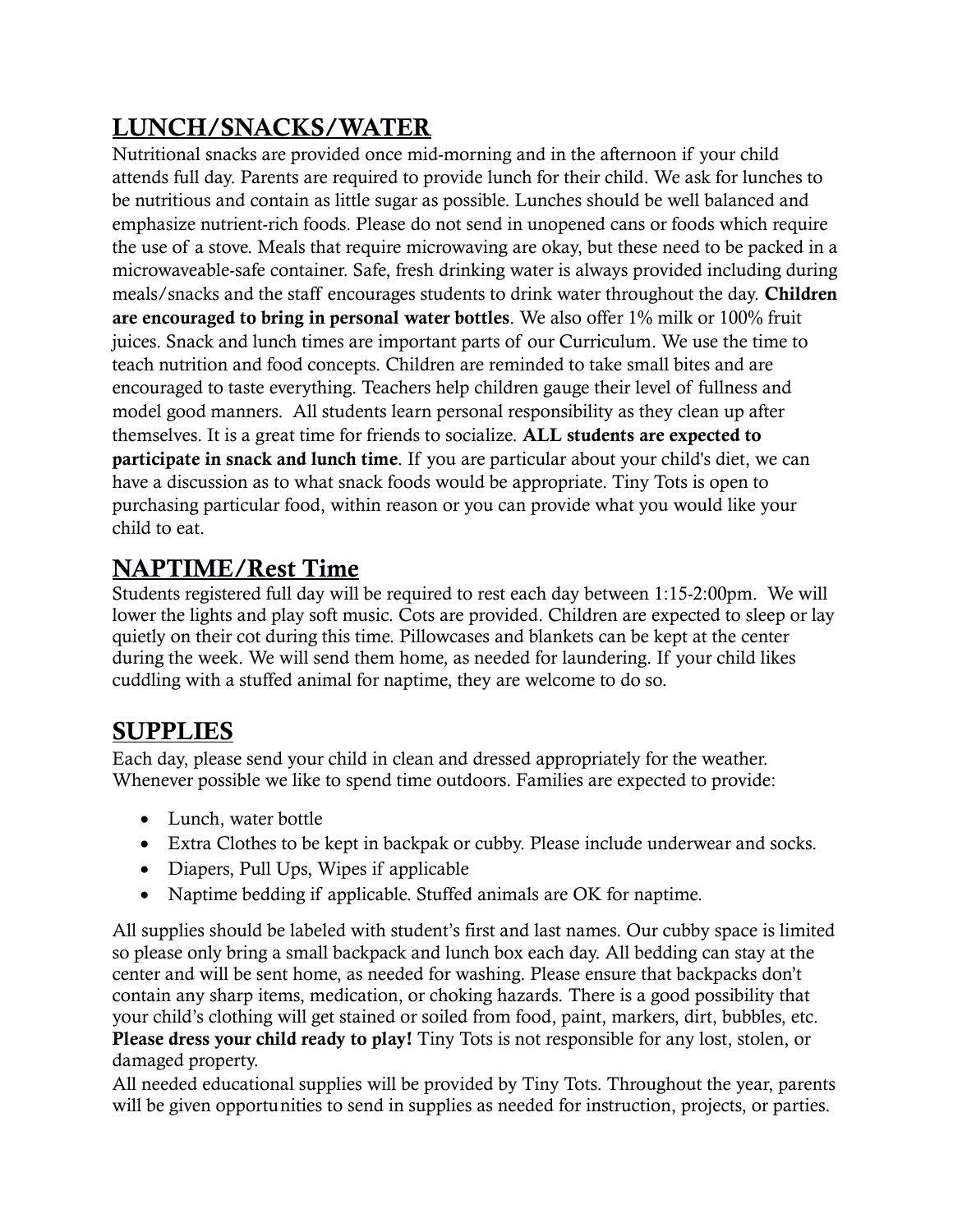#### SICKNESS POLICY

Parents agree to keep their child home or seek alternative care arrangements for the following conditions:

- Pain any complaints of unexplained or undiagnosed pain
- Fever of  $99*F/37.2*C$  or higher
- Sore throat or trouble swallowing
- Unusual or unexplained headache or stiff neck
- 3 unexplained diarrheas or loose stool in close increments
- Nausea, vomiting, or abdominal cramps
- Severe itching of scalp or body
- Open sores like those seen with Chicken Pox or Hand, Foot, Mouth Disease. Children need to be free from blisters/sores or they need to be completely scabbed over before returning.
- Known or suspected communicable diseases
- Any discharge/drainage from eyes, nose, ears. If a child has pinkeye/conjunctivitis, they need to have been on antibiotic/drop treatment for 24 hours before returning.

When a child becomes ill while in our care, we will make the child comfortable in a quiet place away from others. Here the child can rest and be closely supervised. Parents will be notified immediately and agree to begin making alternate work arrangements or arrangements for alternative care. If your child is seriously ill, you or an alternate must come for the child IMMEDIATELY. If we cannot reach the parent, we will call an emergency contact given at time of registration. 911 may be contacted depending on the seriousness of the illness. Children must be free from fever, vomiting, or diarrhea for 24 hours before returning to school.

#### INJURIES

At Tiny Tots we make every effort to keep all students injury-free. Unfortunately, children fall, get scrapes and cuts, and can injure themselves sometimes without even trying. All staff is CPR/First Aid certified. We will perform basic first aid and record the event. At time of pick up, parent will be notified of the injury, cause of injury, and the staff actions following the incident. If necessary, staff will contact parents or emergency contacts. 911 may be contacted depending on the seriousness of the injury.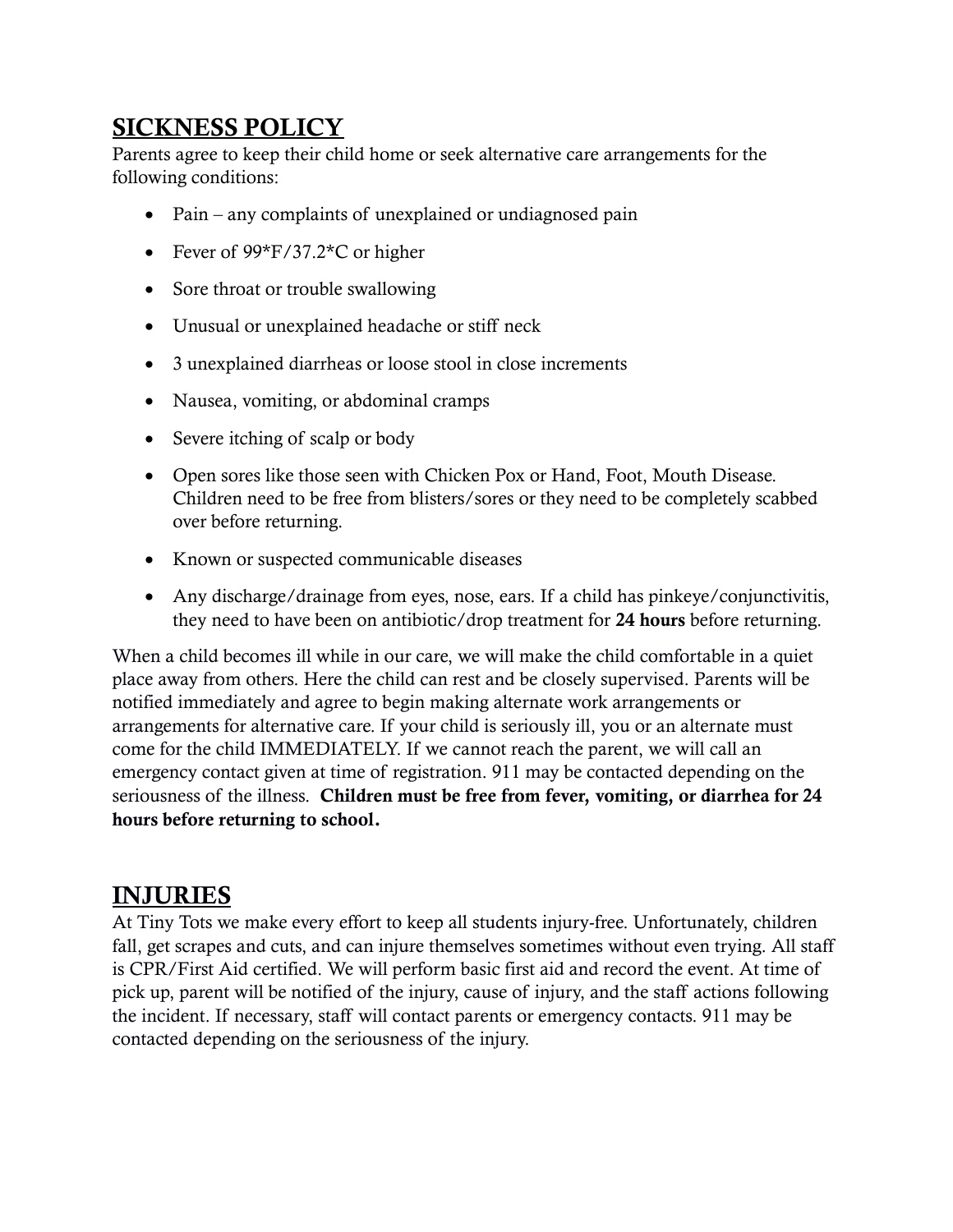# MEDICATION ADMINISTRATION

At Tiny Tots several of our staff members are certified to administer medications. For a child to be given either a prescription or OTC medication, parents need to complete the proper paperwork. All forms are on the Prettyboy Recreation Council website. All medications are to be brought in by the parent and labeled with the child's first and last names. Prescription medication requires a signature from the prescribing physician. We prefer that medications are given at home but if they can't be, we are happy to help. Please know that we can only administer one dose of medication per day.

## HEAD LICE POLICY

If a child is found to have head lice, the parents/guardians will be notified, and the child will need to be picked up immediately. The child will only be readmitted to the program after the staff determines that treatment has been effective, typically 48 hours once treatment began. There are several products on the market that can be used to kill head lice. Some are OTC and others are prescription strength. It is recommended that all members of the household be treated.

## BASIC HEALTH AND SAFETY

Our Program is dedicated to keeping staff and students safe and healthy. We have a Health Plan in place to ensure that all employees understand their part. It addresses not only how we obtain student and staff health information but how staff are to deal with illnesses, injuries, infectious diseases, first adi, administering medication, hand washing, safely handling food, and record keeping. In addition to being trained on our Health Plan, all employees are required to take the MSDEOCC required course, "Basic Health and Safety Training." Per MSDEOCC, employees will take this annually.

## EMERGENCY PREPAREDNESS

Several staff members have taken the MSDEOCC approved course, "Emergency Preparedness in Childcare." We have an Emergency Plan in place. It addresses the various types of safety drills we participate in with Prettyboy Elementary School. Each employee is trained on our Emergency Plan and will be expected to follow the procedures. This plan is kept in our "Ready to Go" bag. Parents are encouraged to ask questions as they arise.

## SUSPECTED ABUSE OR NEGLECT

In accordance with the procedures set forth in the Abused and Neglected Child Reporting Act, any staff member having reasonable cause to believe that a child known to him/her in a professional capacity may be an abused or neglected child shall immediately report the matter to the Program Director. Oral and written reports will be made to the proper authorities. All our staff are mandated reporters.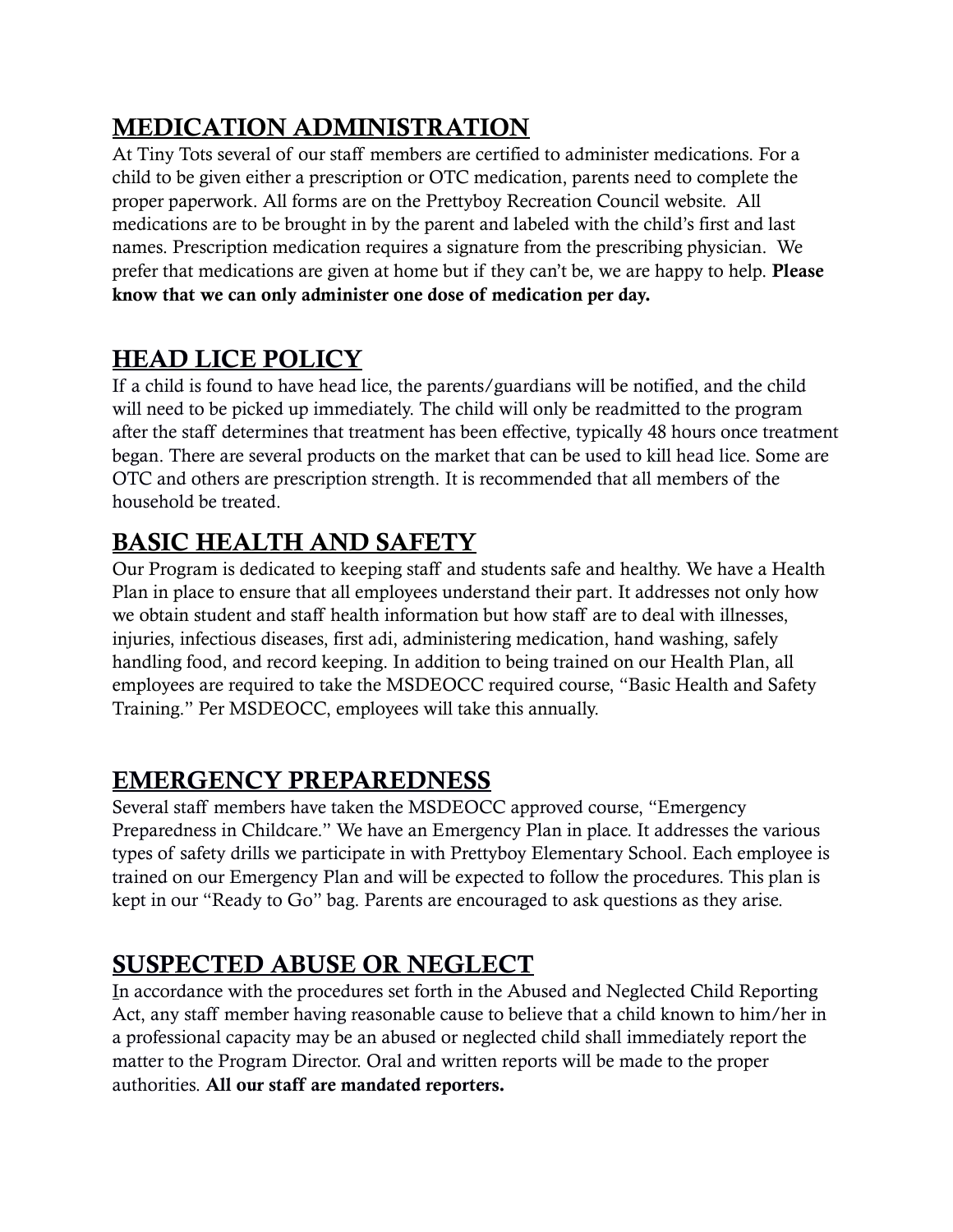## COMMUNICATION WITH PARENTS/GUARDIANS

We want families to stay informed of day-to-day happenings and special events. We use the following methods of communication with parents:

- Monthly Newsletters and Calendars are put in the Take Home/Communication Folders.
- Emails These will be sent periodically to update families on the happenings of Tiny Tots. These will include but not be limited to policy updates, exposure to illnesses, and activities added to the Calendar.
- Parent Information Center located inside each classroom door. Payment Lock Box is also there.
- Communication with staff at the start and end of the day are always helpful and encouraged.

## SKILL ASSESSMENT

For our teachers, assessment is a cycle. Instruct, observe, document, reflect, analyze, evaluate, and summarize. Instruct again if necessary or move to another skill if mastered. At Tiny Tots we believe in showing results! At the beginning of each school year our teachers/aides pretest the children. We want to know exactly what our students know and what they need to work on. Our test assesses student knowledge of shapes, numbers 0-20, upper and lowercase letters, individual phonemes, beginning and ending sounds, distinguishing sizes (more/less, most/least, long/short, large/small,) basic math concepts, and a writing sample. At the end of the year we will do a posttest or a Kindergarten readiness test on all students. Throughout the school year our teachers put out Progress Reports and Report Cards.

## **CONFERENCES**

Twice a year we schedule parent-teacher conferences. We try to offer both day and evening time slots and offer a telephone conference as an option. At any time, a parent can request a conference if they are concerned with how their child is progressing or if they are looking for ways to challenge their little ones. We value family input.

# CHILD DEVELOPMENT

All staff is expected to use what they know regarding Child Development to enable them to find strategies on how to improve learning. First and foremost, we focus on the whole child by addressing physical, emotional, social, and cognitive skills. Children are unique and learn in various ways and at different paces. Oftentimes a child may excel in one subject and struggle in another. Teachers/Aides are expected to provide experiences that include all learning modalities and accommodate individual students. Activities should be age appropriate and balance both teacher-directed and child-lead lessons. It is our responsibility to help all students improve their social competence and build self-esteem. A young child's development has a direct effect on their overall development and on the adult they will become. Our staff is dedicated to investing in the young children in our care to maximize their future well-being.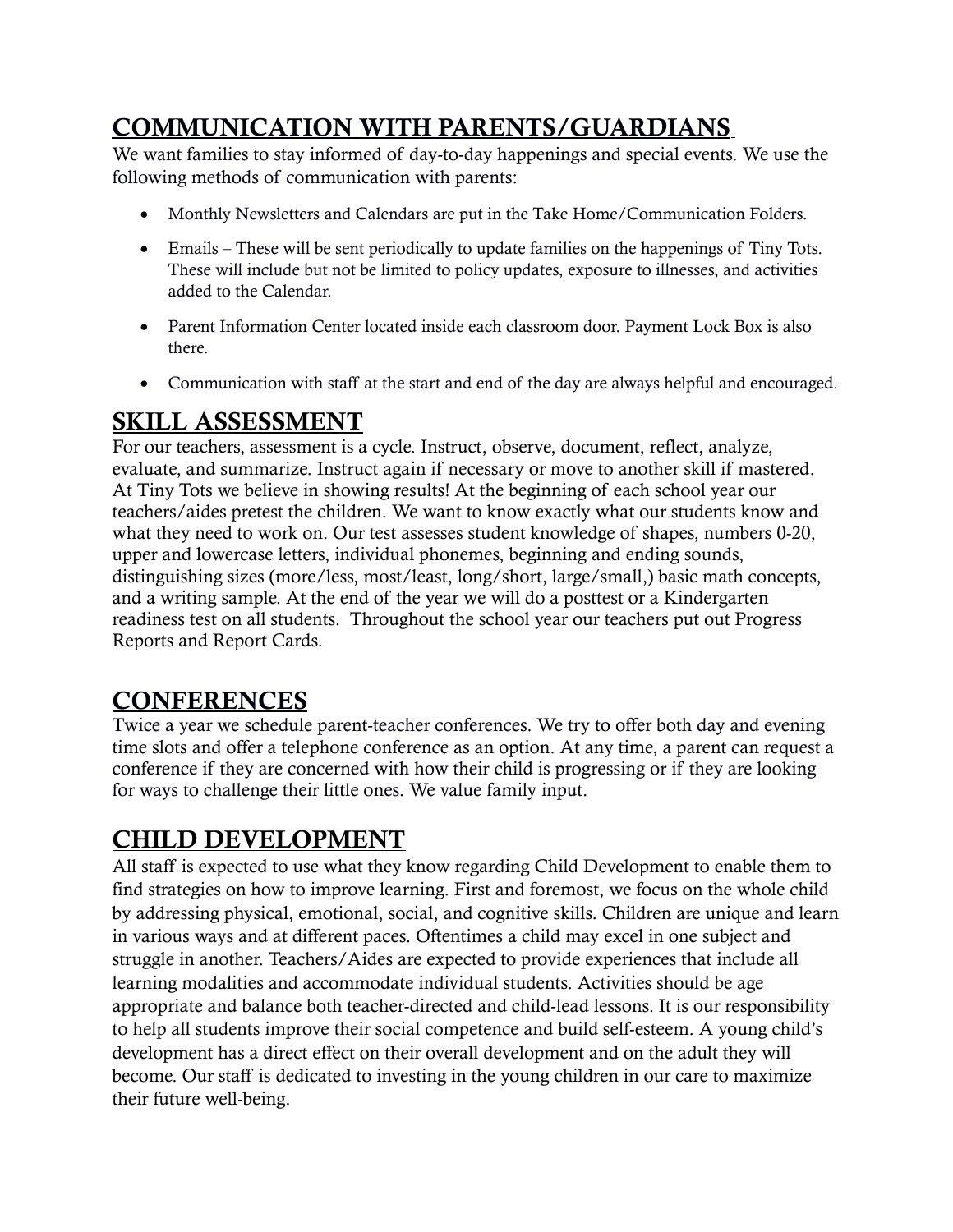## Americans with Disabilities Act of 1990/2009

The ADA is a civil rights law that prohibits discrimination based on disability or special health needs in all areas of life including education and childcare. The purpose of the law was to ensure that persons with disabilities or special health needs would have equal opportunities and enjoy the same rights as everyone else. Employees are required to take the MSDEOCC approved course, "Including All Children and the ADA." Our Program is dedicated to making all children feel included. We will make accommodations as necessary to see that all our students can learn and play safely. At time of enrollment we encourage families to share IEPs or IFPSs if their child has one. All staff will follow the individualized plan. We will work with any therapists or special educators involved.

# TRAINING

We have a diverse staff with each member bringing something different to the team. Some of our staff hold degrees in Early Childhood Education and Special Education. Some have been working with children of all ages for many years. All staff participate in taking yearly Continuing Education classes and are expected to use what they know regarding Child Development to enable them to find strategies on how to improve the learning process. First and foremost, we focus on the whole child by addressing physical, emotional, social, and cognitive skills. Children are unique and learn in various ways and at different paces. Oftentimes a child may excel in one area and struggle in another. Teachers/Aides are expected to provide experiences that include all learning modalities and accommodate individual students. Activities should be age appropriate and balance both teacher-directed and child-lead lessons. It is our responsibility to help all students improve their social competence and build self-esteem. A young child's development has a direct effect on their overall development and on the adult they will become. Our staff is dedicated to investing in the young kids in our care to maximize their future well-being.

# STATE LICENSING REQUIREMENTS

Prettyboy Recreation Tiny Tots is fully licensed and complies with all applicable licensing regulations and standards. These standards relate to our location, staff, health, safety procedures, nutrition, care giver to child ratios, and record keeping. We believe that these standards are in the best interest of the children. The Recreation Rooms are subject to inspection by state and city health, fire, and licensing officials. All childcare in Maryland is regulated by the Maryland State Department of Education, Office of Child Care's (OCC) Licensing Branch. For more information on this please follow this link to the Maryland State Department of Education's pamphlet on *A Guide to Regulated Child Care:*

[https://earlychildhood.marylandpublicschools.org/system/files/filedepot/2/guide\\_to\\_regulated\\_ch](https://earlychildhood.marylandpublicschools.org/system/files/filedepot/2/guide_to_regulated_child_care.pdf) [ild\\_care.pdf](https://earlychildhood.marylandpublicschools.org/system/files/filedepot/2/guide_to_regulated_child_care.pdf)

# PHOTOGRAPHS

Throughout the school year our staff will be taking pictures and possibly videos that may be put on our social media page or used for marketing and advertising. Families may decline to have their child included in these photos/videos by indicating this preference on our Parent Signature Page.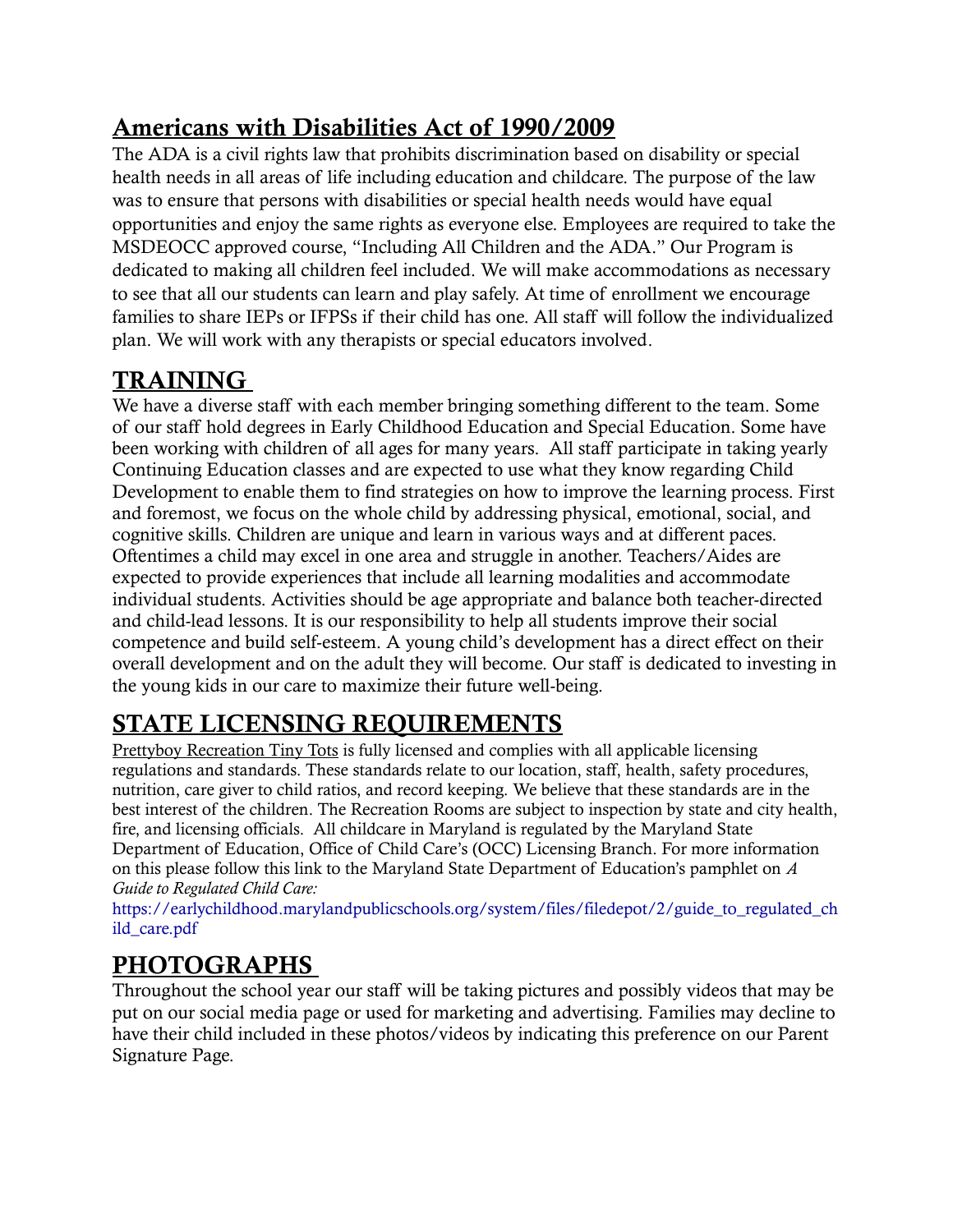## MD EXCELS

Tiny Tots participates in MD Excels. It is a voluntary program for licensed childcare and early education programs. Being a participant shows our continuous commitment to meet standards that exceed the state's licensing requirements. Research shows that quality childcare and early learning experiences provide the building blocks for life-long learning. Early childhood professionals play a crucial role in creating the stable foundation that children need to be successful. As a MD Excels participant, we commit to quality by engaging in an ongoing process of self-evaluation and improvement. MD Excels focuses on the following content areas:

- Licensing and Compliance
- Staff Qualifications and Professional Development
- Accreditation and Rating Scales
- Developmentally Appropriate Learning and Practice
- Administrative Policies and Practices.

As of January 2020, Maryland has 4,712 participating programs and providers - 4,202 with published quality ratings. We are proud to be one of them.

## CHILD CARE SCHOLARSHIPS

We are pleased to announce our participation in the Maryland Child Care Scholarship Program. This Program provides financial assistance with childcare costs to eligible working families in Maryland. This program is managed through a centralized vendor – Child Care Subsidy Central (CSC Central.) For more information or to see if you qualify, go to this website: https://earlychildhood.marylandpublicschools.org/child-care-providers/child-carescholarship-program

## COMMUNITY RESOURCES

The families we serve live in Northern Baltimore County. Nearby are several parks and nature centers. There are also many family friendly, child-centered museums and businesses not too far away. The state of Maryland offers many resources and opportunities for families with children with special needs or disabilities. There are also public and private agencies available to help families concerned with developmental delays or behavioral issues. We have developed a list of these resources. The document will be emailed to families at the beginning of the school year and hard copies are available in our Parent Information Booth. We encourage our families to take advantage of these resources.

## VISITORS

Parents of our students are always welcome to stop by and see our program in action. Employees of Baltimore County Recreation and Parks and any member of the Prettyboy Recreation Council are also welcome at any time. These visits are to be conducted in such a manner as to not disrupt the daily operations of Tiny Tots. All others need to clear their visit through the Program Director or one of our volunteer co-chairpersons. All visits are to be pre-approved and entered in our Visitor Logbook.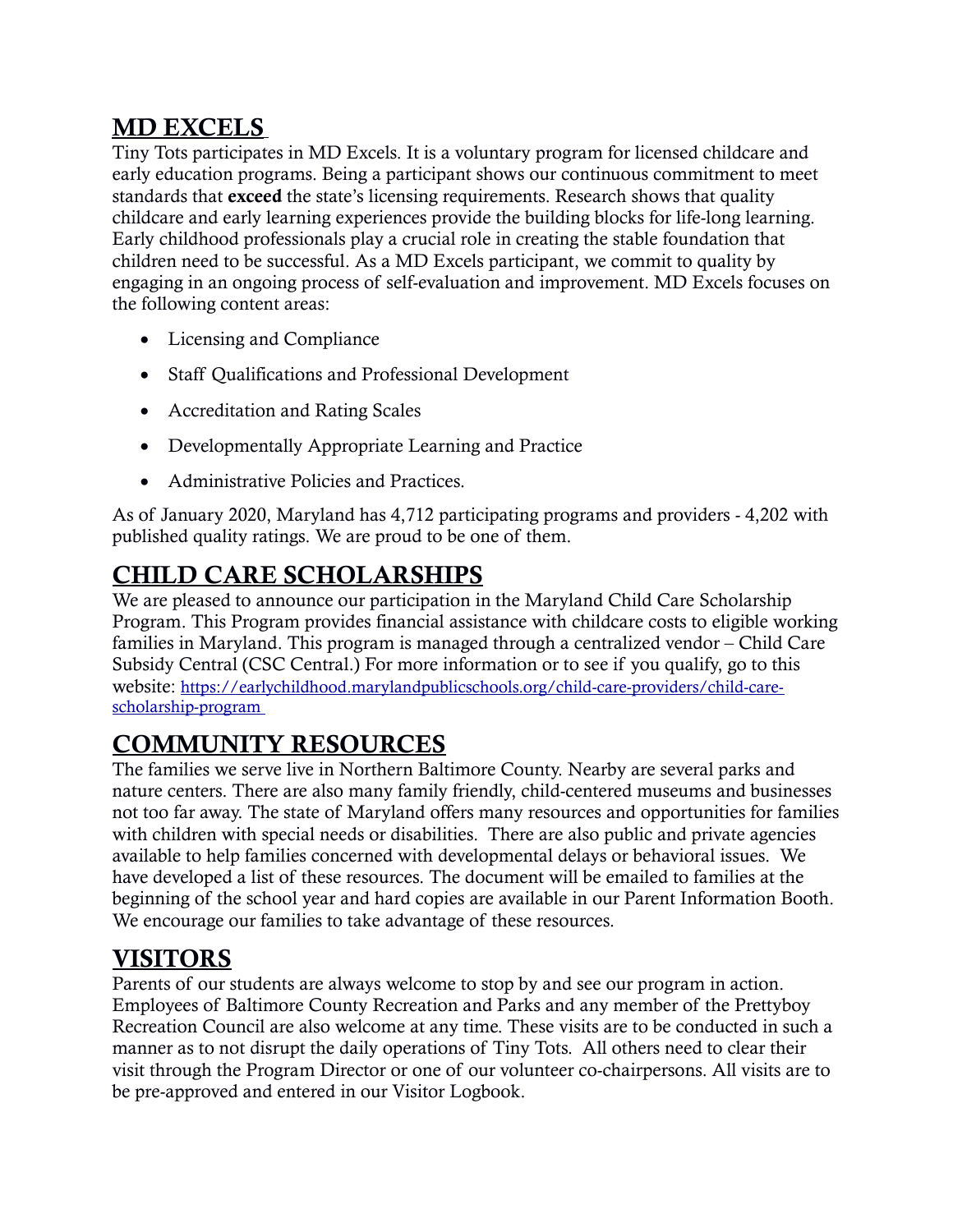# CHILD CUSTODY

If only one parent has custody of a child, the center must be notified immediately upon enrollment. If the non-custodial parent is unauthorized to pick up the child, the custodial parent must inform the Program Director and provide a certified copy of the court order confirming that one parent doesn't have visitation rights. Without such a court order the law grants parents joint custody and the center isn't allowed to refuse the release of the child to either parent. If there is a restraining order that involves the child, please ensure that a copy is given to the Program Director at time of enrollment.

## SCREEN TIME POLICY

At Tiny Tots we take a personal interest in the health and wellbeing of the children in our care. As a result, we follow the recommendations of the American Pediatric Academy on Screen Time.

• Children ages 2-5 should watch no more than 1 hour per day total of high-quality programs. Adults should co-view with children to help them understand what they are seeing and apply it to the real world around them.

In our case, "Screen Time" refers to television/DVDs. We do not have any computers or other interactive media in our classrooms. Tiny Tots understands that television can get in the way of exploring, playing, and interacting with others which encourages learning and healthy physical and social development.

However, when used wisely and intentionally television/DVDs can support learning. It can connect on-screen and off-screen activities with an emphasis on co-viewing and coparticipation between adults, children, and their peers.

Therefore, we restrict Screen Time by:

- Allowing our Tiny Tots, a maximum of 30 minutes total per week of educational and age appropriate Screen Time to include curriculum coordinated educational DVDs.
- Not allowing any Screen Time during meals and snacks.

We do not rely on television or movies to fill space in our daily schedule. It does not replace activities such as creative play, real-life exploration, physical activity, outdoor experiences, conversation, or social interactions. We have designed our curriculum and daily routines to promote cognitive and social development as well as physical active play.

We will continue to encourage our families to designate screen-free times together, such as dinner or driving, as well as screen-free locations in the home, such as bedrooms.

We know that this generation of kids and adolescents is growing up immersed in technology and media. It can harm the amount and quality of sleep a person gets. Problems arise when technology and media replace physical activity, hands-on exploration, and face-to-face social interaction in the real world, which is critical to learning. Because of this we will always promote old school play over the use of technology.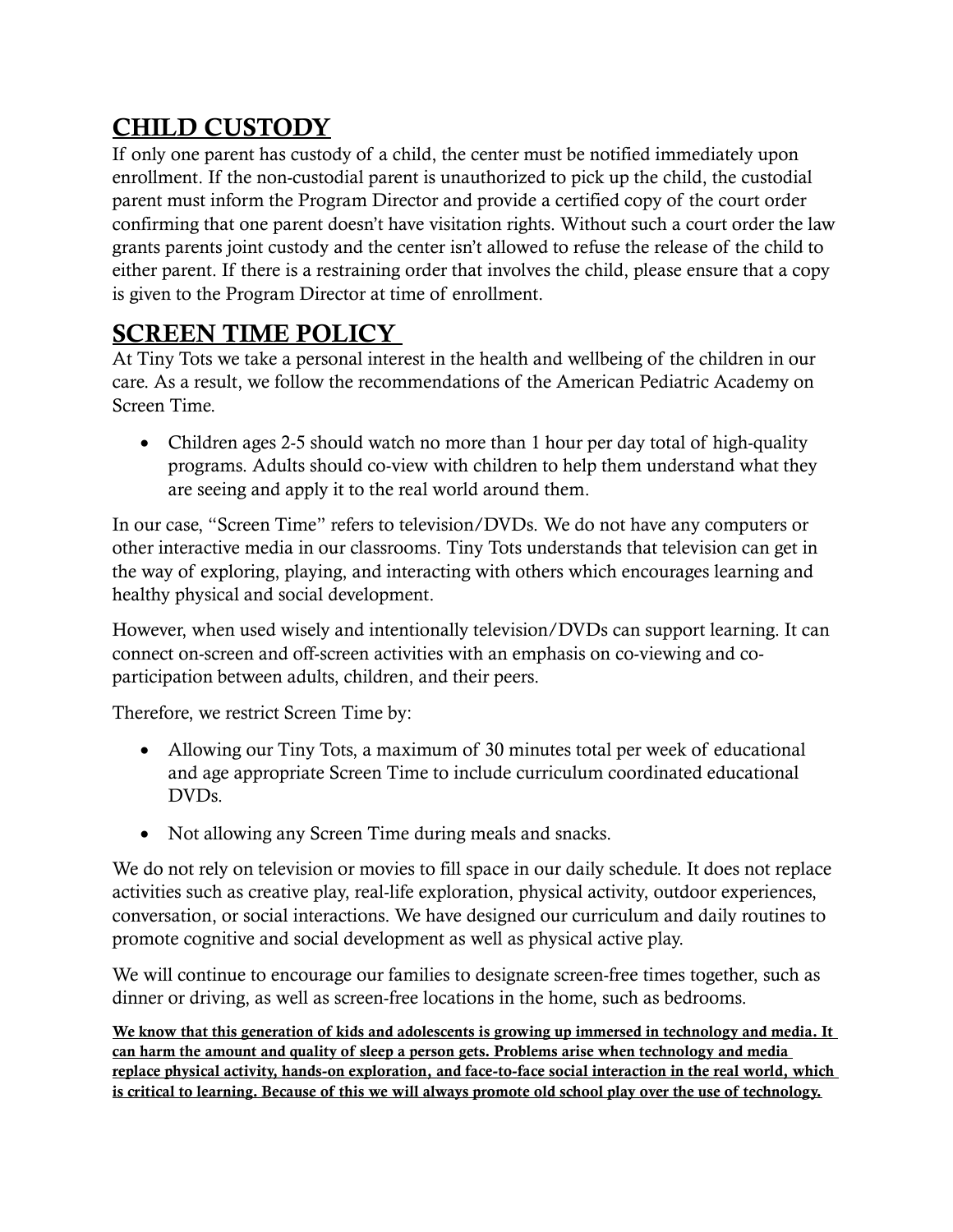#### BEHAVIOR/DISCIPLINE POLICY

The early years are an important time in a child's social and emotional development. Every moment is a challenge to act/react appropriately and make good choices. The word, "discipline" has, at it's root meaning, "instruction" or "training." This meaning rather than punishment is the foundation of our approach to behavior management. We accept that children will sometimes display their emotions or try to achieve their goals in unproductive or immature ways. It's natural and just a part of being a child. Much of a childs most valuable learning occurs during behavioral problem-solving.

At Tiny Tots we believe in establishing consistent, easy to understand, age appropriate limits. Student behavior is guided by a manageable number of clearly stated "Dos." Our list of "Dos" will help children see what appropariate behavior looks like. When clear expectations are present, children increasingly become more responsible and self-reliant. We believe in having adults present who respond to inappropriate behavior with insight, sensitivity, and skill. When improper behavior occurs, it's important for children to understand why the behavior was improper and how to modify it. We see misbehaviors as opportunities to teach children the social, emotional, and communication skills necessary to manage themselves, resolve conflicts, prevent bullying, and develop pro-social behaviors. Our staff views working with challenging behaviors as part of the job. Guidance is always positive, productive, and immediate. Discipline, when properly practiced, uses a multifaceted approach that teaches and reinforces desired behaviors.

We focus on:

Modeling – If adults can handle their emotions, so can children.

Encouragement – Be kind, helpful, and caring of each other. Treat others as you want to be treated.

Empathy – Look at something from a different perspective. Not everyone feels or reponds the same way.

Assertiveness – Be confident. We promote positive self-image, self-respect, and self-love. It's OK to set boundaries for yourself. We practice "using words" when pushed too far.

Composure – Staying calm and in control of yourself are lifelong skills we encourage.

Conflict Resolution – We empower children to "walk away" when situations escalate. Use the alone time to practice composure, positive self-talk, and think through your options.

Accountability - "No one is perfect." Making mistakes is human and we encourage children to be accounable when they make mistakes and hurt others.

Choices – Every day is full of decision making. Impulse control and delaying gratification are discussed openly. We help children see that it sometimes takes a while to achieve goals and that productive choices and perserverance pay off.

Discipline helps children learn and internalize lifelong skills of self-motivation, competency, and empathy. When a pattern of behavior persists that endangers self, others, or property or significantly disrupts our Program, we will work with the family to find solutions, up to and including referral for outside services or exclusion from the Program.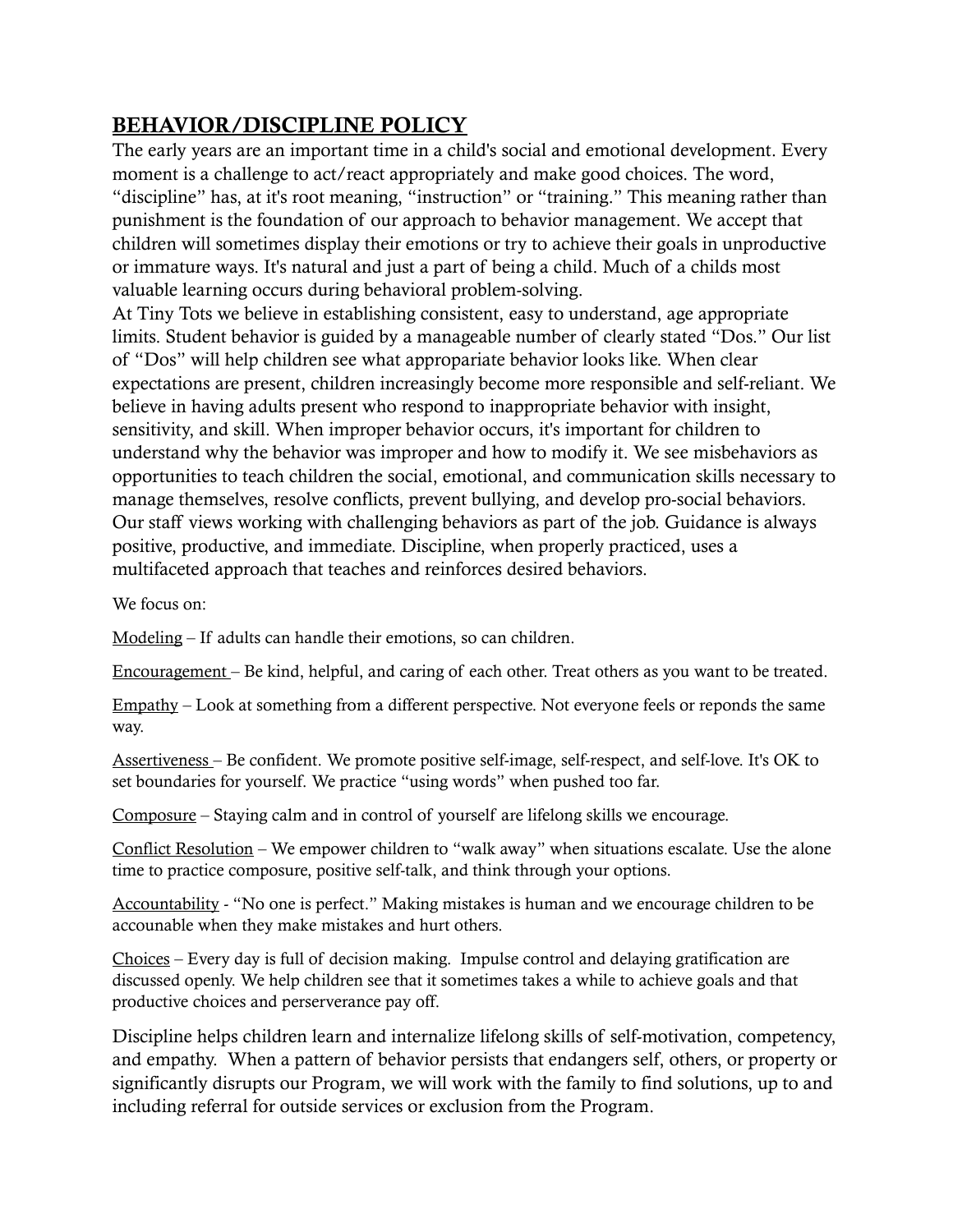## FAMILY ENGAGEMENT

At Tiny Tots we see families as essential partners in the education of the children in our care. We strive to engage families in every aspect of our curriculum. We are committed to reaching out and including them in meaningful ways. We encourage families to make a commitment to actively support their child's learning and development.

Family engagement is not a single event. It's a shared responsibility in which regular, twoway communication ensures that the student is on track to meet grade-level requirements. Effective family engagement involves building trust. Through encouragement and caring we can affect the well-being of both child and family in a very positive way. It is a collaborative and strengths-based process through which early childhood staff, families, and kids build relationships that are productive and goal-orientated.

We invite families of our Tiny Tots to:

- Attend our Back to School night to meet staff and hear about our Program.
- Look through the Communication Folder each night.
- Complete the MDSEOCC "All About Me" form so we can learn more about their child.
- Send in pictures of immediate and extended family for our "Families" board.
- Come into our classroom to read to our students or share a special talent.
- Visit our classroom during "American Education Week" to see our teachers and students engaged in active learning.
- Visit our classroom during "Career Week" to teach our students about their job/career.
- Participate in our "Parent's Night Out" events in December and February. We offer free childcare, dinner, and entertainment so that parents can holiday shop or go on a Valentine's Day date without kids in tow.
- Attend classroom holiday parties, field trips, and special events.
- Attend their child's birthday party during snack time.
- Participate in our monthly fundraisers/Community Service Projects.
- Read our monthly Newsletters.
- Participate in our "National Breakfast Week" feast.
- Participate in parent-teacher conferences twice a year. Parents are asked beforehand if there are any specifics that need to be discussed. At the first meeting, parents help set an individual goal or two for their child to work on. These goals are assessed at the final conference.
- Respond to the "Comments" section of our Progress Reports and Report Cards.
- Answer our End-of-the-Year survey to help us determine what is working well and what needs improvement.